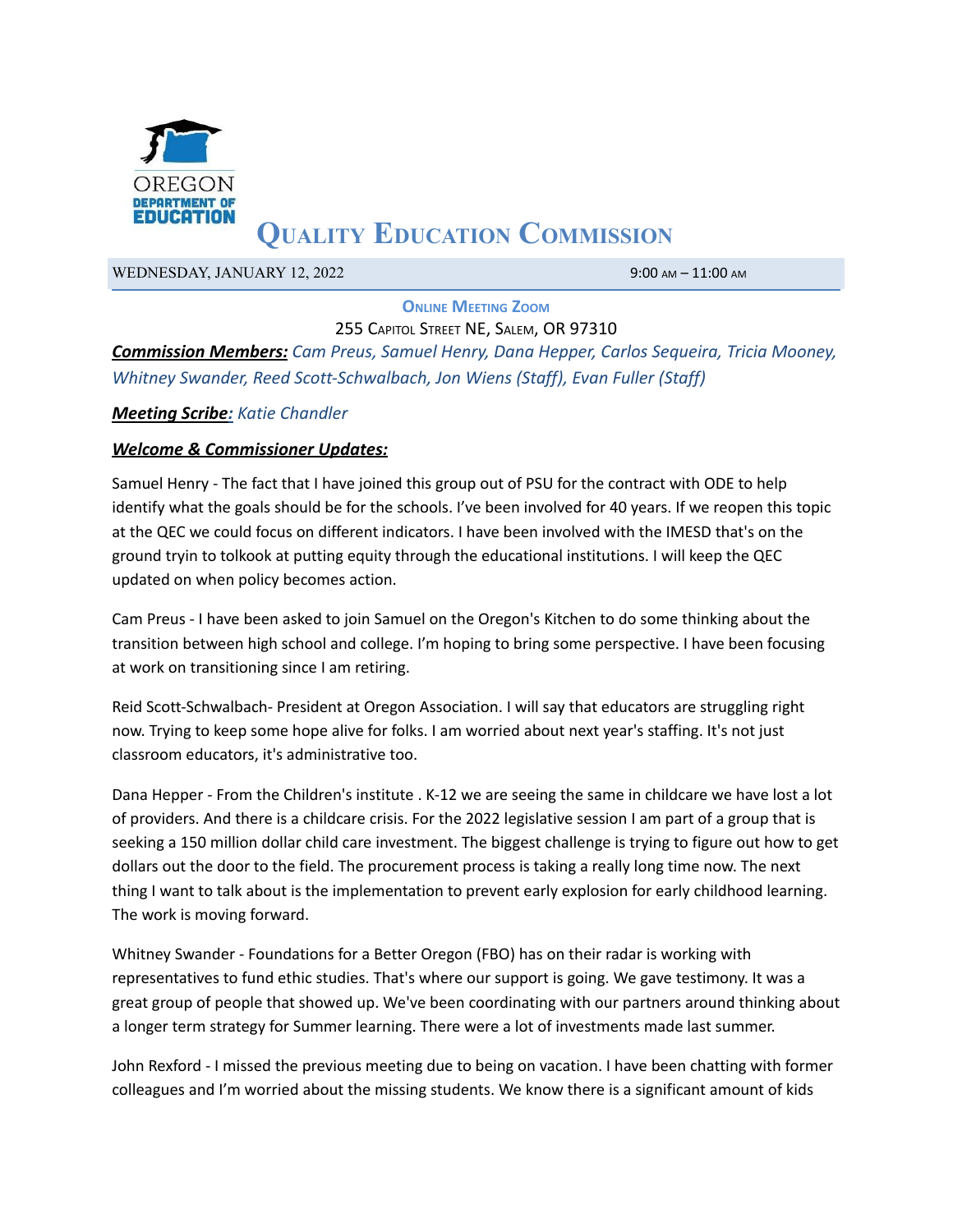missing from the system. Private school and home school numbers have gone up but that doesn't count for the students that are just missing from the system.

Laurie Wimmer - This might be my last meeting. I want to echo that our educators are working triple time to keep kids engaged.

Tricia Mooney - No updates.

Carlos Sequeira - Were at the 2 year mark for the local service plan so we're going to districts and presenting to the board. As the ESD sometimes we are disconnected from what's happening on the ground.

### *Staff Updates*

Katie Chandler - No updates

Evan Fuller- Still solo, I haven't hired anyone yet to help in my office. There should be some interviews coming soon.

Jon Wiens - Sorry Colt couldn't be here. We had a presentation on remote learning from Kate Pattinson and Ken Greenbaum. Statue is making it hard to set standards but they are working toward clarifying the expectations. We are gearing up for the legislation session. WE continue to slowly work on the project to a better definition for economically disadvantaged. Whitneys group and others will be involved to find something better than the definition is now. Hopefully by the fall we will be ready to update the definition. We are releasing graduation rates next week. At the next QEC meeting I can talk about that more. We are releasing Fall enrollment counts in February. I can give an update at the next meeting.

#### *COVID Impacts on Schools*

Jon Wiens - Laurie was a part of the class size task force to define the rules. Reduction in class size is a goal of the governor. We have included class size on school and district report cards for a while. We put that data front and center. I did receive some letters from superintendents that were upset about that. Some research says that reducing class size doesn't help so there is a lot of controversy around this topic. Parents asked for the class size data to be front and center on the district and school report cards. We created a project team to determine how to calculate class size. We report medium class size. There is a list of things that could have affected the class size change. The main thing we saw is that there were a lot of things that could influence how big a class is and how the district reported the class size. We did see smaller class sizes last year at the elementary level. At highschool these are classes by department and again you can see there was a trend to smaller class sizes. If we go to high school and middle schools these classes were reported eing a lot smaller. It's hard for us to tell what the reasons are for this.